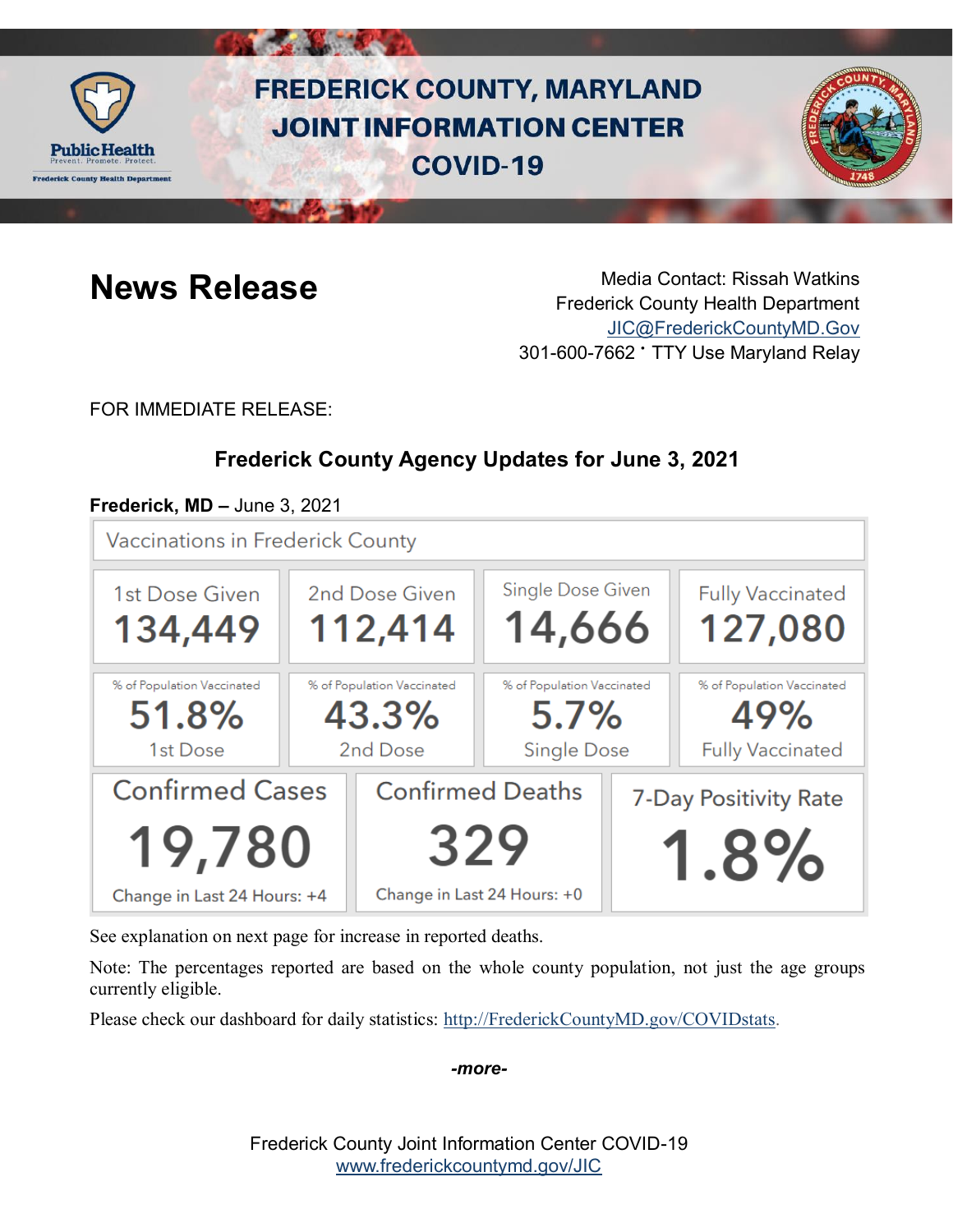

#### **Page 2/JIC**

### Maryland State Update

#### **WESTERN MARYLAND MASS VACCINATION SITE CLOSING**

The mass vaccination site at Hagerstown Premium Outlets will administer its last round of first doses of vaccine on May 29th and the last day of operations for the site will be on June 5th. Those needing their second doses post the closure of the mass vaccination site will receive them from Meritus over a twoweek span.

#### Currently Eligible in Maryland and Frederick County

All Marylanders 12 and older are eligible to get a COVID-19 vaccination. **Please note that only Pfizer is authorized for people 12-17 years old. Children must be accompanied by a parent or guardian.**

# Frederick Vaccination Update

Frederick County Health Department has clinics in a variety of locations throughout the county. This list can be found at

[http://frederickcountymd.gov/covidvaccine.](https://health.frederickcountymd.gov/629/COVID-19-Vaccine) New links are added by Monday.

- **Children 12 years and older are eligible. Children must be accompanied by a parent or guardian to be vaccinated.**
- Schedule an appointment by going to [http://frederickcountymd.gov/covidvaccine](https://health.frederickcountymd.gov/629/COVID-19-Vaccine) or call 301-600-7900 Monday – Friday, 8am-5pm, or call 301-600-7905 for Spanish.
- Walk-ins will be taken as vaccine supply allows. For a shorter visit and guaranteed vaccination, please schedule an appointment.

| <b>Date</b>      | Time            | Location                                                                                                     |
|------------------|-----------------|--------------------------------------------------------------------------------------------------------------|
| Thursday, June 3 | $4-7$ pm        | 800 Oak Street, Frederick, MD 21703<br>(entrance off Himes Ave. directions).                                 |
| Thursday, June 3 | $4-7$ pm        | <b>Hillcrest Community Center, 1150</b><br>Orchard Terrace Frederick, MD 21703                               |
| Friday, June 4   | $10am -$<br>1pm | 800 Oak Street, Frederick, MD 21703<br>(entrance off Himes Ave. directions).                                 |
| Saturday, June 5 | $10am -$<br>1pm | 800 Oak Street, Frederick, MD 21703<br>(entrance off Himes Ave. directions).                                 |
| Saturday, June 5 | $11am -$<br>2pm | Boys & Girls Club of Frederick County.<br>413 Burck St. Frederick, MD 21701                                  |
| Saturday, June 5 | $1-3DM$         | <b>Frederick March for Justice, Mullinix</b><br>Park, 16 South Bentz St. Frederick, MD<br>21701              |
| Monday, June 7   | $1-4DM$         | Frederick Towne Mall, 1317 W. Patrick<br>St. Frederick, MD 21702                                             |
| Tuesday, June 8  | 4-6pm           | Wayman AME Church, 9940 Liberty Rd.<br>Frederick, MD 21701                                                   |
| Tuesday, June 8  | $2-7$ pm        | <b>Libertytown Volunteer Fire Dept.</b><br>Activities Building, 12027 South Street.<br>Libertytown, MD 21762 |

• For other dates/times, check out [Frederick Health Hospital](https://www.frederickhealth.org/patients-visitors/coronavirus-covid-19-/schedule-your-covid-19-vaccine/) and other [locations.](https://www.marylandvax.org/appointment/en/clinic/search)

*LYFT Ride Option:* Those who need a ride to get vaccinated can visit [www.uwfrederick.org/rideunited](http://www.uwfrederick.org/rideunited) for more information or can call 301-600-7900 for English or 301-600-7905 for Spanish. The first \$25 of each one-way ride is completely free to the rider.

*-more-*